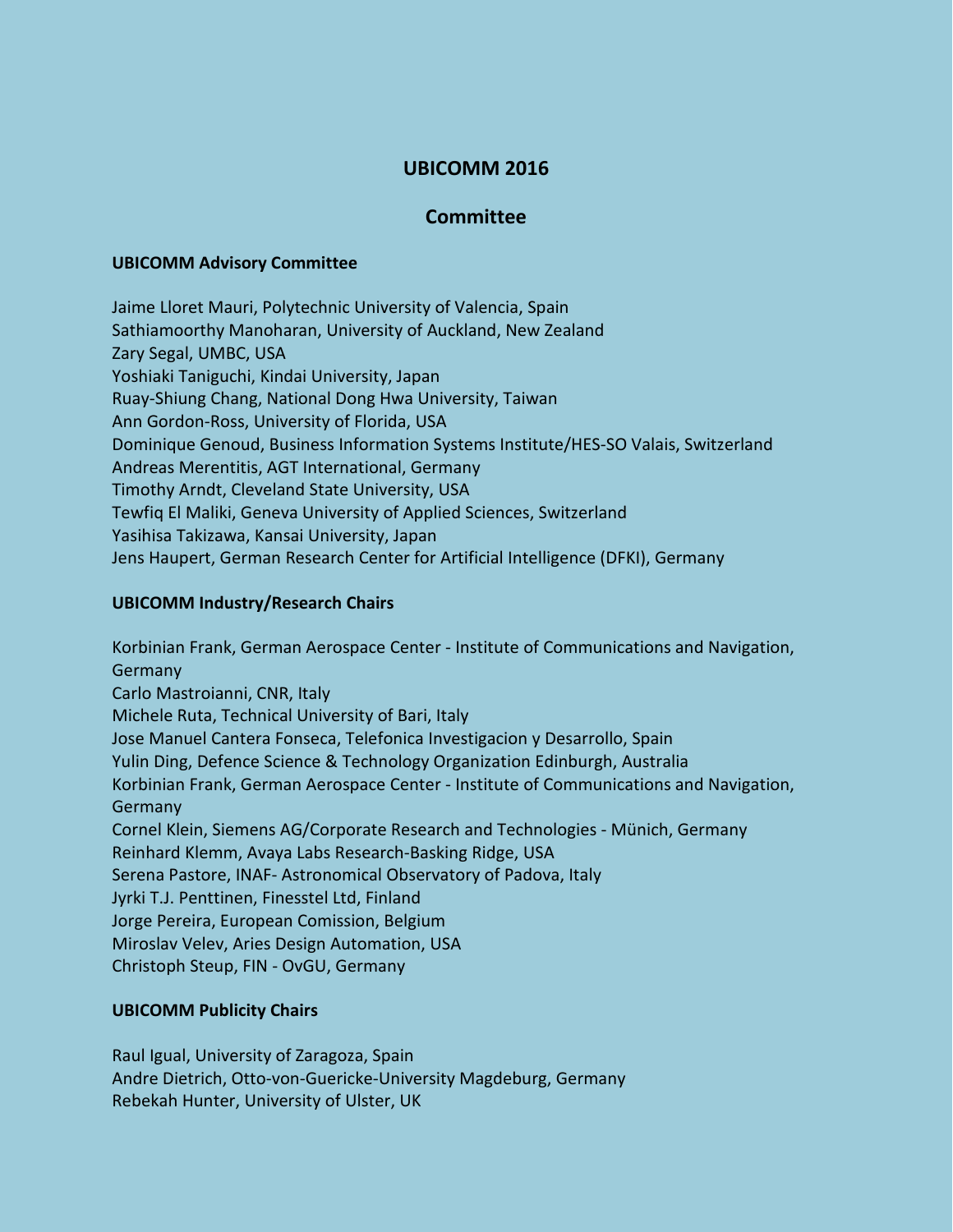Francesco Fiamberti, University of Milano-Bicocca, Italy Sönke Knoch, German Research Center for Artificial Intelligence (DFKI GmbH), Germany

### **UBICOMM 2016 Technical Progam Committee**

Afrand Agah, West Chester University of Pennsylvania, USA Aristotelis Agianniotis, Institute of Information Systems, HES-SO Valais, Switzerland Rui Aguiar, Universidade de Aveiro, Porutgal Tara Ali-Yahiya, Paris Sud 11 University, France Mercedes Amor, Universidad de Málaga, Spain Timothy Arndt, Cleveland State University, USA Mehran Asadi, Lincoln University, U.S.A. Zubair Baig, Edith Cowan University, Australia Sergey Balandin, FRUCT, Finland Matthias Baldauf, Vienna University of Technology, Austria Michel Banâtre, IRISA - Rennes, France Oresti Banos, Kyung Hee University, South Korea Felipe Becker Nunes, Federal University of Rio Grande do Sul (UFRGS), Brazil Simon Bergweiler, German Research Center for Artificial Intelligence (DFKI), Germany Aurelio Bermúdez Marin, Universidad de Castilla-La Mancha, Spain Bruno Bogaz Zarpelão, State University of Londrina (UEL), Brazil Jihen Bokri, ENSI (National School of Computer Science), Tunisia Lars Braubach, University of Hamburg, Germany Bernd Bruegge, Institut für Informatik - Technische Universität München, Germany Diletta Romana Cacciagrano, University of Camerino, Italy Jose Manuel Cantera Fonseca, Telefonica Investigacion y Desarrollo, Spain Juan-Vicente Capella-Hernández, Universidad Politécnica de Valencia, Spain Rafael Casado, Universidad de Castilla-La Mancha, Spain Everton Cavalcante, Federal University of Rio Grande do Norte, Brazil Davut Cavdar, Middle East Technical University, Turkey José Cecílio, University of Coimbra, Portugal Bongsug (Kevin) Chae, Kansas State University, USA Konstantinos Chatzikokolakis, National and Kapodistrian University of Athens, Greece Jingyuan Cheng, German Research Center for Artificial Intelligence (DFKI), Germany Jun-Dong Cho, Sungkyunkwan University, Suwon, South Korea Sung-Bae Cho, Yonsei University - Seoul, Korea Mhammed Chraibi, Al Akhawayn University - Ifrane, Morocco MyoungBeom Chung, Sungkyul University, Korea Michael Collins, Dublin Institute of Technology, Dublin, Ireland Andre Constantino da Silva, IFSP, Brazil Stefano Cresci, IIT-CNR, Italy Pablo Curiel, DeustoTech - Deusto Institute of Technology, Spain Klaus David, University of Kassel, Germany Malcolm Dcosta, University of Houston, USA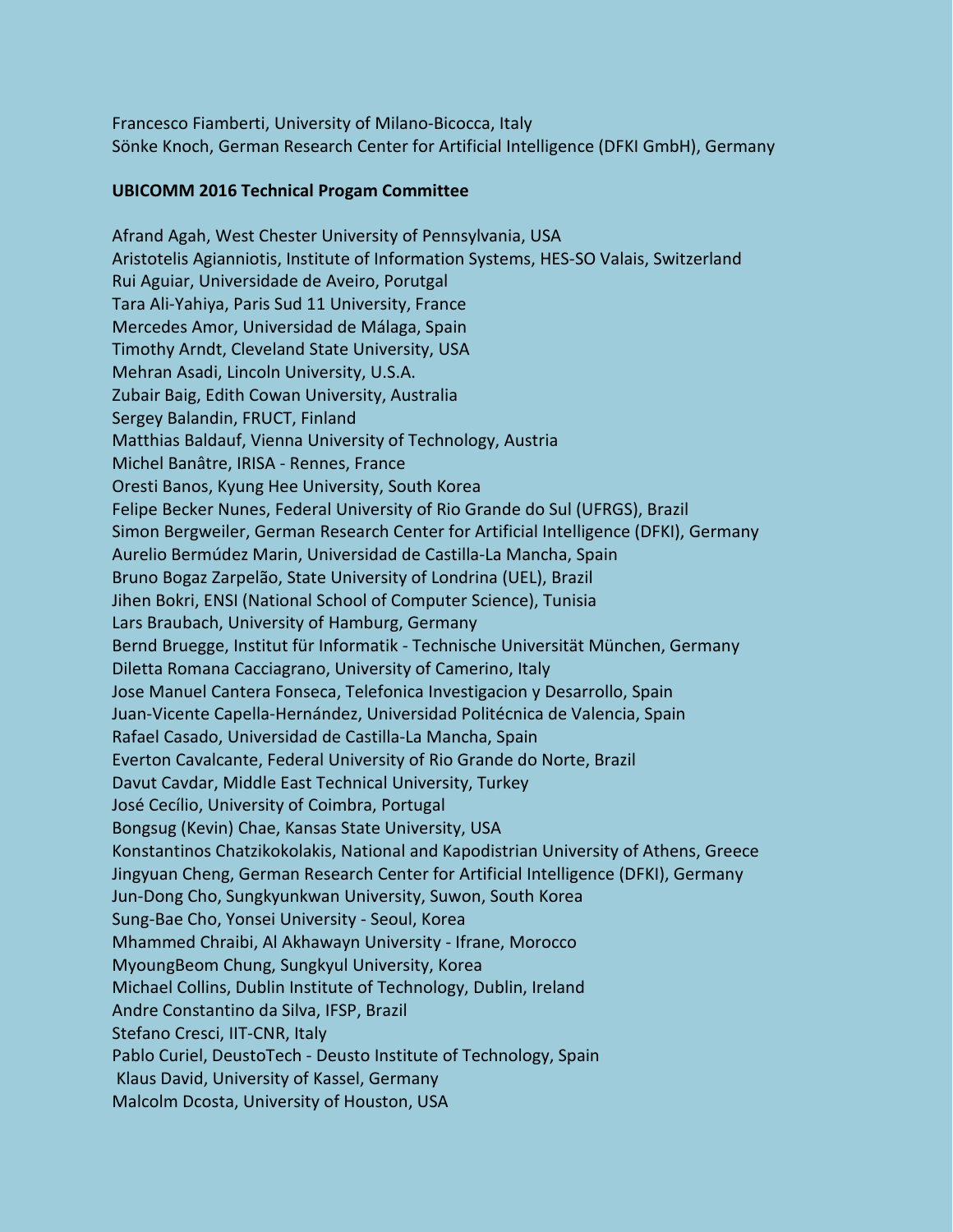Admilson de Ribamar Lima Ribeiro, Universidade Federal de Sergipe - UFS, Brazil Teles de Sales Bezerra, Federal Institute of Education, Science and Technology of Paraíba (IFPB), Brazil Steven A. Demurjian, The University of Connecticut, USA Yulin Ding, Defence Science & Technology Organization Edinburgh, Australia Alexiei Dingli, University of Malta, Malta Roland Dodd, Central Queensland University, Australia Charalampos Doukas, University of the Aegean, Greece Jörg Dümmler, Technische Universität Chemnitz, Germany Lilian Edwards, University of Strathclyde, UK Tewfiq El Maliki, University of Applied Sciences of Geneva, Switzerland Alireza Esfahani, Instituto de Telecomunicações - Pólo de Aveiro, Portugal Josu Etxaniz, University of the Basque Country, Spain Andras Farago, The University of Texas at Dallas - Richardson, USA Ling Feng, Tsinghua University - Bejing, China Gianluigi Ferrari, University of Parma, Italy Renato Ferrero, Politecnico di Torino, Italy George Fiotakis, University of Patras, Greece Rita Francese, Università degli Studi di Salerno, Italy Korbinian Frank, German Aerospace Center - Institute of Communications and Navigation, Germany Franco Frattolillo, University of Sannio, Italy Dieter Fritsch, University of Stuttgart, Germany Crescenzio Gallo, University of Foggia, Italy Junbin Gao, Charles Sturt University - Bathurst, Australia Ping Gao, Aries Design Automation, USA Shang Gao, Zhongnan University of Economics and Law, China Dominique Genoud, HES-SO Valais Wallis, Switzerland Marie-Pierre Gleizes, IRIT, France Chris Gniady, University of Arizona, USA Paulo R. L. Gondim, University of Brasília, Brazil Francisco Javier Gonzalez Cañete, University of Málaga, Spain Ann Gordon-Ross, University of Florida, USA George A. Gravvanis, Democritus University of Thrace, Greece Dominic Greenwood, Whitestein Technologies - Zürich, Switzerland Markus Gross, ETH Zurich, Switzerland Bin Guo, Northwestern Polytechnical University, China Fikret Gurgen, Isik University - Istanbul, Turkey Christian Guttmann, KI, Sweden / UNSW, Australia Norihiro Hagita, ATR Intelligent Robotics and Communication Labs, Kyoto, Japan Jason O. Hallstrom, Clemson University, USA Jens Haupert, German Research Center for Artificial Intelligence (DFKI), Germany Arthur Herzog, Technische Universität Darmstadt, Germany Hiroaki Higaki, Tokyo Denki University, Japan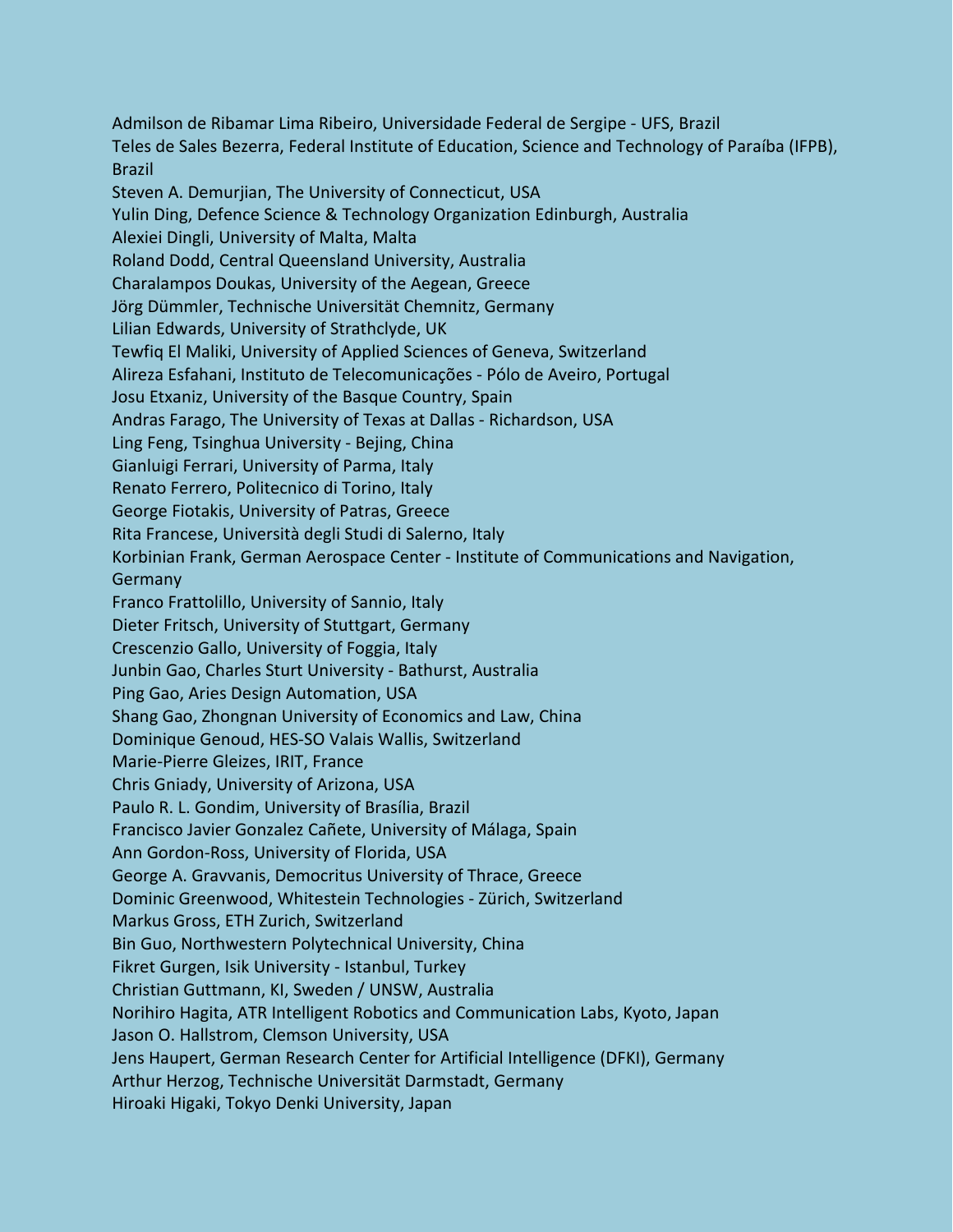Sun-Yuan Hsieh, National Cheng Kung University, Taiwan Shaohan Hu, UIUC, USA Xiaodi Huang, Charles Sturt University - Albury, Australia Javier Alexander Hurtado, University of Cauca, Colombia Raul Igual, University of Zaragoza, Spain Marko Jaakola, VTT Technical Research Centre of Finland, Finland Tauseef Jamal, University Lusofona - Lisbon, Portugal Jongpil Jeong, Sungkyunkwan University, South Korea Jun-Cheol Jeon, Kumoh National Institute of Technology, Korea Ming Jin, UC Berkeley, USAVana Kalogeraki, Athens University of Economics and Business, Greece Faouzi Kamoun, Zayed University, UAE Fazal Wahab Karam, Gandhara Institute of Science and Technology, Pakistan Nobuo Kawaguchi, Nagoya University, Japan Subayal Khan, VTT, Finland Brian (Byung-Gyu) Kim, SunMoon University, South Korea Kyungbaek Kim, Chonnam National University, South Korea Soo-Kyun Kim, Samsung Electronics, South Korea Sung-Ki Kim, Sun Moon University, South Korea Manuele Kirsch Pinheiro, Université Paris 1 Panthéon Sorbonne, France Cornel Klein, Siemens AG/Corporate Research and Technologies - Münich, Germany Reinhard Klemm, Avaya Labs Research-Basking Ridge, USA Sönke Knoch, German Research Center for Artificial Intelligence (DFKI), Germany Eitaro Kohno, Hiroshima City University, Japan Shin'ichi Konomi, University of Tokyo, Japan Dmitry Korzun, Petrozavodsk State University / Aalto University, Russia / Finland Natalie Kryvinski, University of Vienna, Austria Jeffrey Tzu Kwan Valino Koh, National University of Singapore, Singapore Frédéric Le Mouël, INRIA/INSA Lyon, France Nicolas Le Sommer, Université de Bretagne Sud - Vannes, France Juong-Sik Lee, Nokia Research Center, USA Valderi R. Q. Leithardt, Federal University of Rio Grande do Sul, Brazil Pierre Leone, University of Geneva, Switzerland Jianguo Li, Conversant Media, USA Yiming Li, National Chiao Tung University, Taiwan Jian Liang, Cork Institute of Technology, Ireland Kai-Wen Lien, Chienkuo Institute University - Changhua, Taiwan Bo Liu, University of Technology - Sydney, Australia Damon Shing-Min Liu, National Chung Cheng University, Taiwan David Lizcano Casas, Open University of Madrid (UDIMA), Spain Jaime Lloret Mauri, Polytechnic University of Valencia, Spain Jaziel Souza Lobo, Instituto Federal de Sergipe, Brazil Juan Carlos López, University of Castilla-La Mancha, Spain Gustavo López Herrera, Research Center on Information and Communication Technologies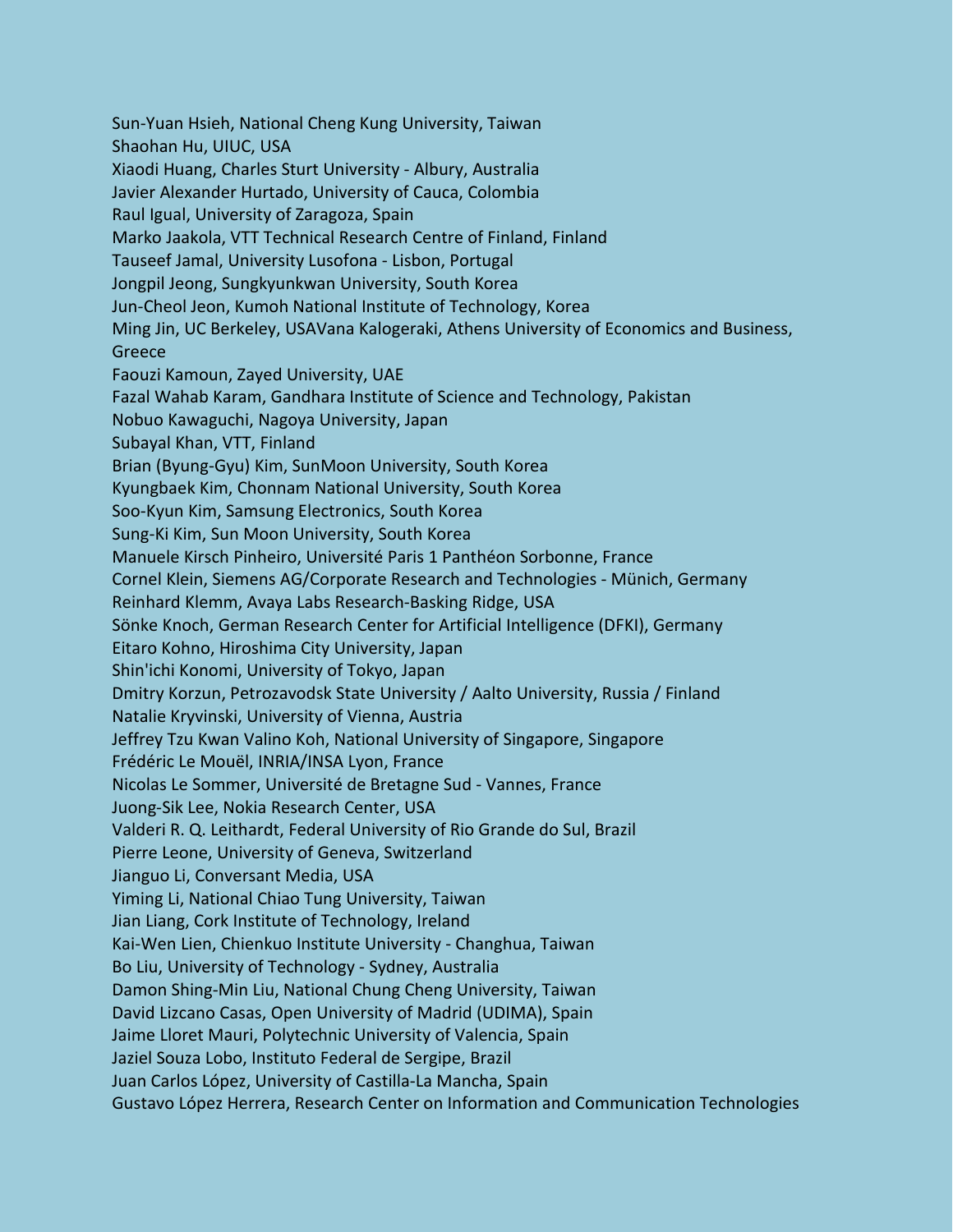(CITIC) - Universidad de Costa Rica, Costa Rica Jeferson Luis Rodrigues Souza, University of Lisbon, Portugal Paul Lukowicz, German Research Center for Artificial Intelligence (DFKI), Germany Lau Sian Lun, Sunway University, Malaysia Elsa María Macías López, University of Las Palmas de Gran Canaria, Spain Victor Malyshkin, Institute of Computational Mathematics and Mathematical Geophysics RAS, National Research University of Novosibirsk, Russia Gianfranco Manes, University of Florence, Italy Sathiamoorthy Manoharan, University of Auckland, New Zealand Teddy Mantoro, University of Technology Malaysia, Malaysia Sergio Martín Gutiérrez, UNED-Spanish University for Distance Education, Spain Carlo Mastroianni, ICAR-CNR - Rende, Italy Roseclea Duarte Medina, Universidade Federal De Santa Maria (UFSM), Brazil Natarajan Meghanathan, Jackson State University, U.S.A. Nemanja Memarovic, University of Zurich, Switzerland Andreas Merentitis, AGT Group (R&D) GmbH, Germany Kathryn Merrick, University of New South Wales & Australian Defence Force Academy, Australia Elisabeth Métais, CNAM/CEDRIC, France Markus Meyer, Technische Hochschule Ingolstadt, Germany Daniela Micucci, University of Milano - Bicocca, Italy Dugki Min, Konkuk University, South Korea Hugo Miranda, Universidade de Lisboa, Portugal Moeiz Miraoui, Gafsa University, Tunisia Rabeb Mizouni, Khalifa University, UAE Corrado Moiso, Future Centre - Telecom Italia, Italy Claudio Monteiro, Science and Technology of Tocantins, Brazil Costas Mourlas, University of Athens, Greece Kazuya Murao, Ritsumeikan University, Japan Pradeep Kumar Murukannaiah, North Carolina State University, USA Tamer Nadeem, Old Dominion University, USA Tatsuo Nakajima, Waseda University, Japan Wolfgang Narzt, Johannes Kepler University - Linz, Austria Vladimir Nedović, Flavourspace, Netherlands Rui Neves Madeira, New University of Lisbon, Portugal David T. Nguyen, Facebook / College of William and Mary, USA Giang Nguyen, TU Dresden, Germany Quang Nhat Nguyen, Hanoi University of Science and Technology, Vietnam Ryo Nishide, Ritsumeikan University, Japan Gregory O'Hare, University College Dublin (UCD), Ireland Kouzou Ohara, Aoyama Gakuin University, Japan Akihiko Ohsuga, The University of Electro-Communications (UEC) - Tokyo, Japan Satoru Ohta, Toyama Prefectural University, Japan George Oikonomou, University of Bristol, UK Carlos Enrique Palau Salvador, University Polytechnic of Valencia, Spain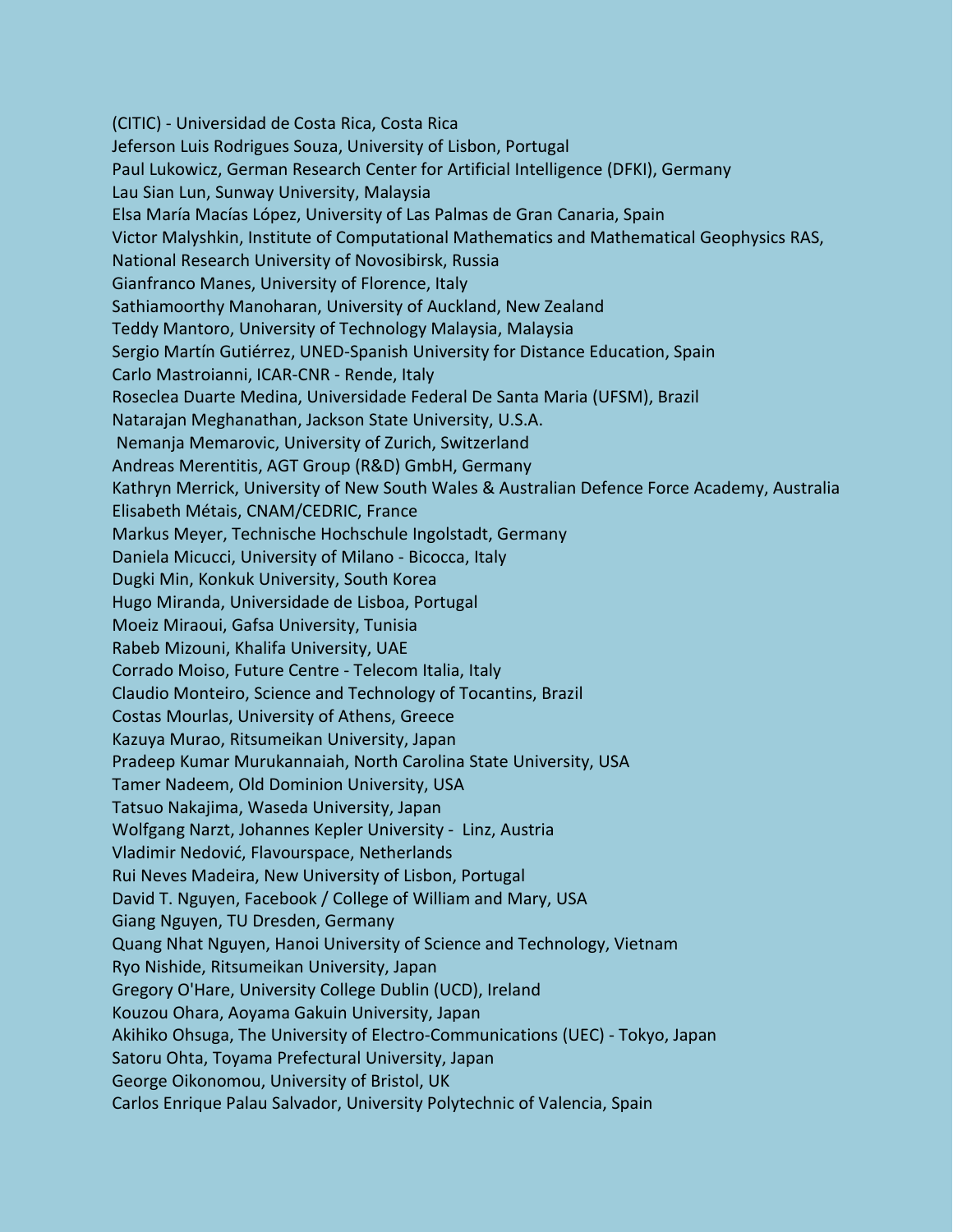Agis Papantoniou, National Technical University of Athens (NTUA), Greece Kwangjin Park, Wonkwang University, South Korea Ignazio Passero, Università degli Studi di Salerno - Fisciano, Italy Serena Pastore, INAF- Astronomical Observatory of Padova, Italy K. K. Pattanaik, ABV-Indian Institute of Information Technology and Management, India Misha Pavel, Northeastern University, USA Wen-Chih Peng, National Chiao Tung University, Taiwan Jyrki T.J. Penttinen, Finesstel Ltd, Finland Jorge Pereira, European Comission, Belgium Nuno Pereira, CISTER/INESC TEC - ISEP, Portugal Welma Pereira de Jesus, Institute for Pervasive Computing - Johannes Kepler University Linz, Austria Thuy Thi Thanh Pham, Hanoi University of Science and Technology, Vietnam Dinh Phung, Deakin University, Australia Yulia Ponomarchuk, Kyungpook National University, Republic of Korea Daniel Porta, German Research Center for Artificial Intelligence (DFKI) - Saarbrücken, Germany Evangelos Pournaras, ETH Zurich, Switzerland Ivan Pretel, DeustoTech - Deusto Institute of Technology, Spain Chuan Qin, University of Shanghai for Science and Technology, China Muhammad Wasim Raed, King Fahd University of Petroleum & Minerals, Saudi Arabia Elmano Ramalho Cavalcanti, Federal Institute of Education, Science and Technology of Pernambuco, Brazil Juwel Rana, Luleå University of Technology, Sweden Maurizio Rebaudengo, Politecnico di Torino, Italy Hendrik Richter, LMU - University of Munich, Germany Jose D. P. Rolim, University of Geneva, Switzerland Alessandra Russo, Imperial College London, UK Michele Ruta, Technical University of Bari, Italy Kouichi Sakurai, Kyushu University, Japan Johannes Sametinger, Institut für Wirtschaftsinformatik, Austria Luis Sanchez, Universidad de Cantabria, Spain Josè Santa, University Centre of Defence at the Spanish Air Force Academy, Spain Andrea Saracino, University of Pisa, Italy Yucel Saygin, Sabanci University, Turkey Michael Ignaz Schumacher, HES-SO Valais-Wallis, Switzerland Zary Segall , Royal Institute of Technology, Sweden Sandra Sendra Compte, Universidad Politecnica de Valencia, Spain Anton Sergeev, St. Petersburg State University of Aerospace Instrumentation, Russia MªÁngeles Serna Moreno, University College Cork, Ireland Ali Shahrabi, Glasgow Caledonian University, Scotland, UK Shih-Lung Shaw, University of Tennessee, U.S.A. Qi Shi, Liverpool John Moores University, UK Kazuhiko Shibuya, The Institute of Statistical Mathematics, Japan Catarina Silva, Polytechnic Institute of Leiria, Portugal